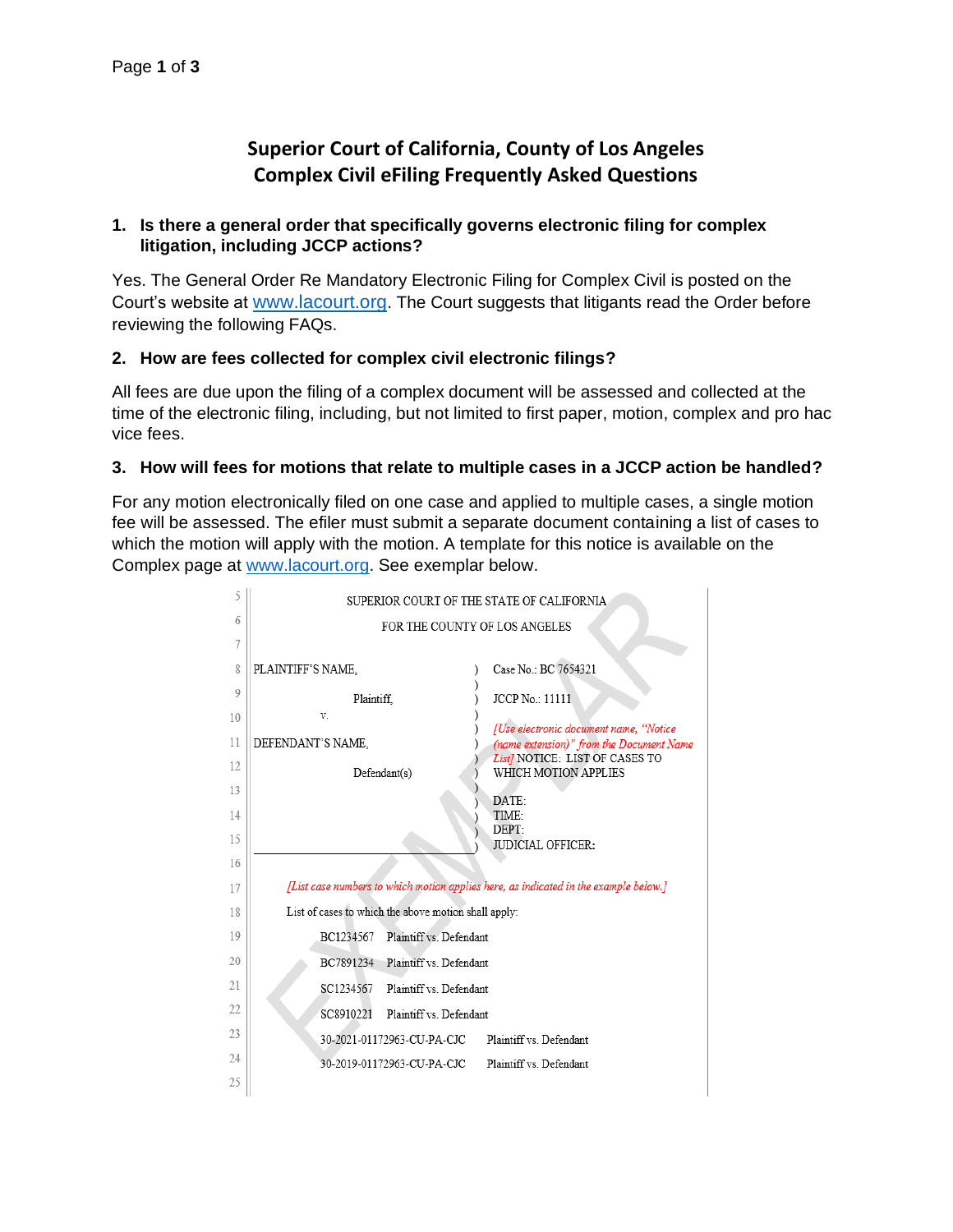### **4. Must the JCCP number be included on electronically filed documents?**

Yes. For all JCCP cases, all electronically filed documents must be filed on the underlying case number and reflect the JCCP action number.

#### **5. Can I electronically file an add-on petition to coordinate?**

Yes. An Add-On Petition to Coordinate to add a case to a JCCP action must be electronically filed for each case to be added.

- Out-of-County Cases: You must include a copy of the existing complaint with the petition in the same electronic envelope.
- Existing LA County Cases: You must reference the existing LA County case number on the petition. However, you do not need to include a copy of the complaint.
- New LA County Cases: You must include the new complaint with the petition.

# **6. Can one add-on petition to coordinate be filed for multiple complaints?**

No. A single add-on petition must be filed for each complaint.

#### **7. Is there a fee to electronically file an add-on petition?**

No. There is no filing fee assessed at the time of electronically filing of an add-on petition for an existing complaint. A filing fee is collected for new complaints. Further, fees associated with electronically filing an existing complaint, such as an outstanding complex or first paper fee, will be collected by the EFSP and the Court.

#### **8. Will bulletin boards continue to be used in JCCP actions?**

Yes. Parties must use an approved provider for integrated informal communication or "bulletin board" messaging, per the General Order Re Mandatory Electronic Filing for Complex Civil. Currently, the Court has approved at least two 'bulletin board' providers, which can be found on the Court's website [https://www.lacourt.org/division/efiling/efiling2.aspx#complex.](https://www.lacourt.org/division/efiling/efiling2.aspx#complex) Efilers must agree on a single provider for use in each JCCP action.

For existing cases currently registered with other bulletin board providers, those cases will remain with those providers and attorneys will not be required to change.

# **9. Can we continue to use our existing eDiscovery vendor?**

For existing cases (and JCCP actions per CMOs), parties may continue to use their existing eDiscovery vendor.

#### **10. How do I correct an error in filing?**

Depending on the type of filing, you may file an amended pleading, or apply to the Court for relief or other corrective order. If a motion is filed in error, notify the Court that the motion will not be going forward as scheduled.

#### **11. How will I know to which judicial officer my case is assigned?**

Provisionally complex cases are assigned to a judicial officer once they are deemed complex. Counsel of record or a self-represented litigant receives judicial officer assignment and notice of